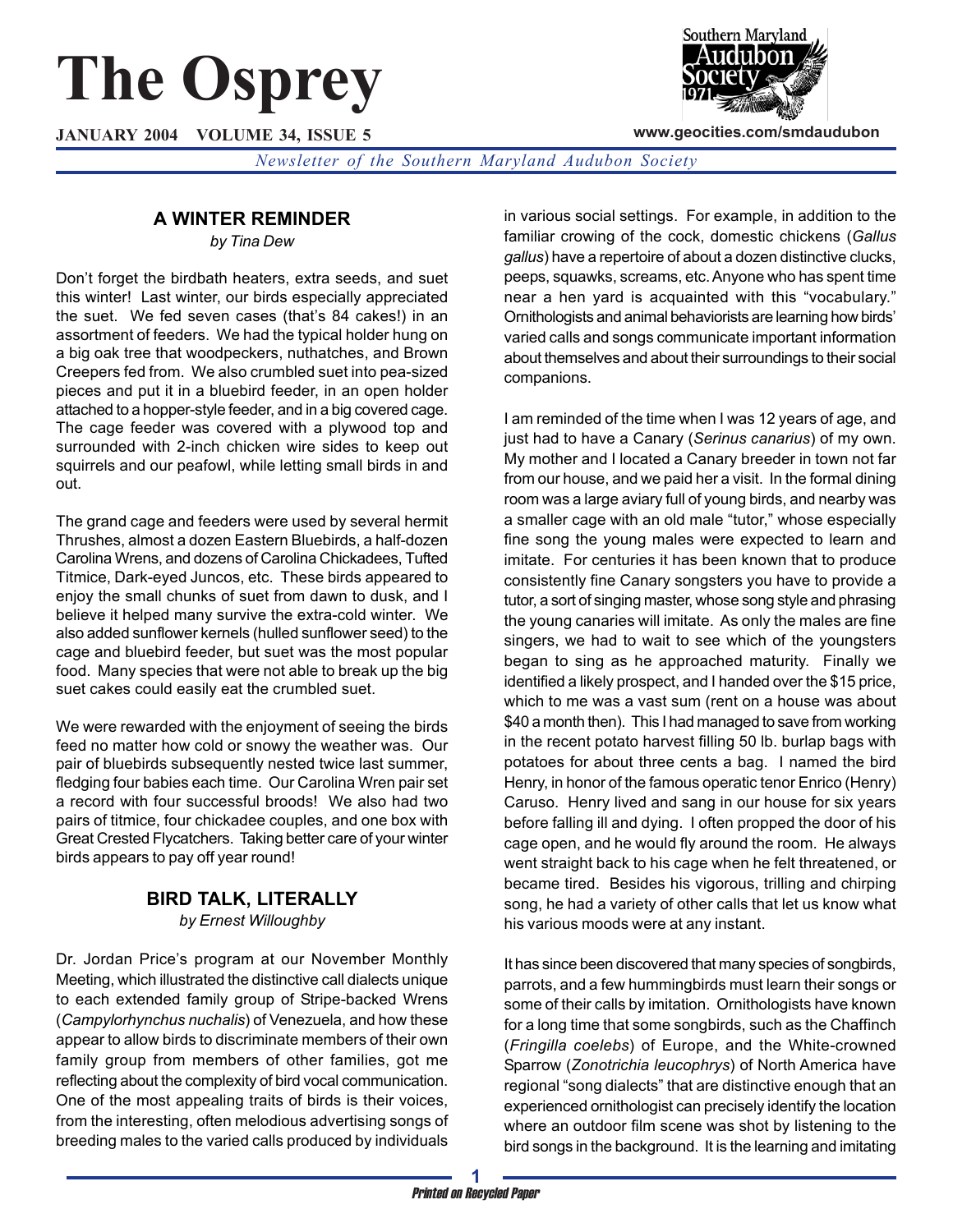of the songs the young birds hear their elders making as they are growing up that underlies this phenomenon of regional song dialects. Just how important this learning and imitating may be was first documented in the 1950s by W. H. Thorpe, who hand-raised nestling chaffinches individually in soundproof booths and found that when they matured and began to sing, their songs were unusually simple and strange, as if they knew the right pitch, the right number of notes to make, and the right duration of the song, but could not form the sounds into the complex and pleasing phrases typical of a normal song. On the other hand, young birds raised in isolation, but allowed to hear the recorded songs of a normal adult male while they were fledglings, eventually sang the normal song they had heard played to them. In other words, these birds, and those of many other species hear the songs of their elders while they are growing up, and later, when they begin to sing, they form their own song in imitation of what they had heard months earlier when they were yet too young to sing.

The various call notes are a different story. Nearly all bird species have repertoires of 10 to 20 distinct calls, which signal fear, terror, anger, dominance, submission, anxiety, hunger, food/feeding, comfort, danger on the ground, danger in the air, location, contact, etc. These calls, like the crying, screaming, cooing, and laughing of a young human infant, are not learned by imitation, but seem to be expressed spontaneously when the bird feels various emotional states or perceives specific external stimuli. These sounds can often be shown to cause specific appropriate responses in flock mates. When a hen gives the call signaling she sees a ground predator such as a dog ("buck-buck-bukaaw!"), the others become alert and get quickly off the ground, but if she sees a hawk fly over she gives a harsh scream, and the rest of the flock run and hide under the bushes. The "pishing" we birders make to lure little birds into view resembles their predator warning calls closely enough that they often make an effort to see where the danger is, thus moving momentarily into view so we can identify them. Alternatively, kissing the back of the hand to imitate the scream of a bird in distress can have the same effect, especially if young fledglings are about. Anxious parents will pop into view and begin to scold the potential predator, apparently as an attempt to distract it from their precious offspring.

The more I study birds, the more amazed I am at the complexity of their behavior, and the apparent intelligence they display. Like us, birds are highly social creatures that communicate with body language and voice. That is surely partly why we so like to watch them.

## **SMAS TO DONATE BINOCULARS FOR SCHOOL ENVIRONMENTAL STUDIES DIRECTORS APPEAL FOR MEMBER DONATIONS**

On November 19, the Board of Directors decided to establish a special fund to provide binoculars for school environmental education classes, including elementary grades. This resulted from a request to SMAS by the Elms Environmental Education Center, St. Mary's County Public Schools, to donate binoculars to replace the decrepit units they had been using for many years. The Directors decided to give The Elms 30 of the Audubon $@4X30$ , suitable for use by children in third grade and up, to be paid for with funds advanced from our reserves.

To cover this expense, and to create a Binocular Fund to allow future donations to environmental education programs throughout our area, the Directors ask SMAS members to donate what they can for this fund. A donation of \$25 would cover the cost of good quality binoculars of a type suitable for children of elementary school age and up. A donation of any amount will be greatly appreciated, and is tax deductible.

Please make drafts payable to Southern Maryland Audubon Society, include a note "for Binocular Fund," or use the clip-and-mail form below, and send to P. O. Box 181, Bryans Road, MD 20616.

| DONATION FOR BINOCULAR FUND                                                              |
|------------------------------------------------------------------------------------------|
| Name:<br>Amount donated \$                                                               |
| I Your address:                                                                          |
| Mail to: Southern Maryland Audubon Society, P.O. Box 181,<br>Bryans Road, Maryland 20616 |

## **WATERBIRDS ON THE PATUXENT ESTUARY IN WINTER**

*by Bob Boxwell*

As a precursor to the sixth annual Patuxent Waterbird Count, Chris Swarth , director of Jug Bay Wetland Sanctuary (and originator of the count) will present findings from the previous five years. Cosponsored by Southern Maryland Audubon Society and Cove Point Natural Heritage Trust, this program is presented free of charge on Saturday January 24, 2004 starting at 2:30 p.m. in the auditorium of the Calvert Marine Museum.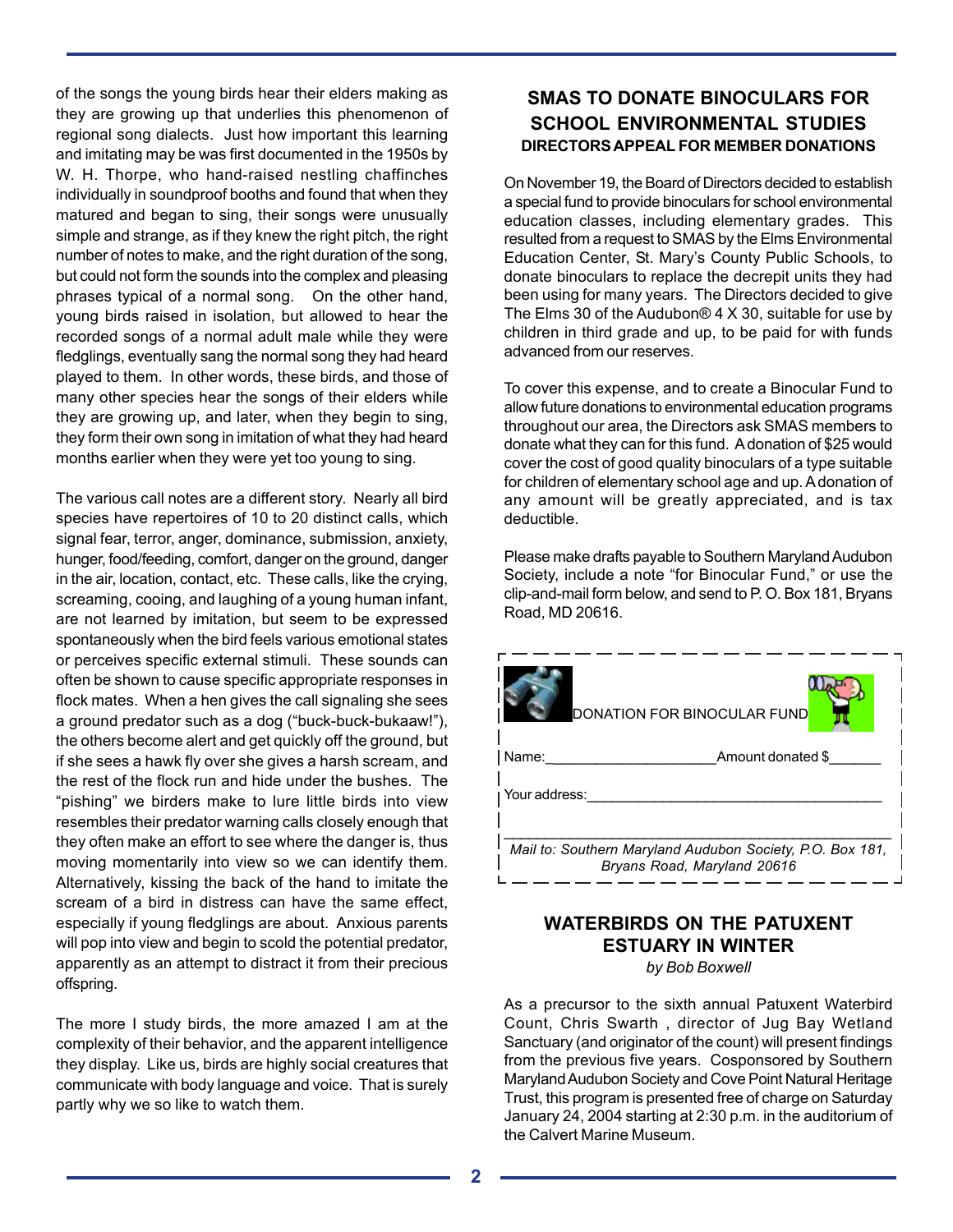February 7 marks the sixth annual Patuxent Waterbird Count. This effort is a snapshot of the winter waterbird population along the length of the Patuxent River, running from its headwaters in Carol County all the way downriver to Solomons Island where it greets the Bay. There are some 150 census points along the Patuxent, which is the longest river entirely within the state of Maryland. Join us in finding out where the birds are and what changes we are seeing in the population of waterfowl, gulls, birds of prey, and other avian species that use the Patuxent.

For more information about the program you may contact Bob Boxwell at 410-414-3311 or by e-mail at BobBoxwell@hotmail.com. If you are interested in helping with the count itself, contact Chris Swarth at 410-741-9330 or by e-mail at JugBay@toad.net.

#### **2004 STREAM WADERS PROGRAM, VOLUNTEERS WANTED**

Stream Waders is a volunteer stream sampling component of the Maryland Biological Stream Survey (MBSS). The goal of the Stream Waders project is to fill information gaps that still exist concerning the quality of Maryland's streams. Volunteers sample in the same watersheds across Maryland as those sampled by MBSS biologists. Thus, volunteer data will fit seamlessly into results from the MBSS. In the first four years, more than 600 volunteers sampled about 2,100 sites! Data from 2003 will be ready by next February. In the southern Maryland area, the 2004 program will be the last year of the Stream Waders Program. This will cover the Lower Patuxent River watershed, the Wicomico River watershed (not including the Zekiah Swamp watershed) and the small streams flowing directly into the tidal Lower Potomac

See the web link below for a map of next year's watersheds (under "What's new"). To learn more about the Program or to search Stream Waders data from 2000 - 2002, check out DNR's web site at <http://www.dnr.state.md.us/streams/ mbss/mbss\_volun.html>.

Volunteers are needed. No experience in stream sampling is necessary. MBSS biologists will train volunteers to collect benthic macroinvertebrates, to assess stream habitat, and to work safely. Volunteers receive maps and sampling equipment. Sampling will take one or two days in addition to the one-day training session. Volunteers can collect data any time during the months of March and April. Department of Natural Resources (DNR) staff will process the samples, and identify the invertebrates in DNR's lab.

The training session for the southern Maryland area will be held from 9:00 a.m. to 3:30 p.m., Saturday, Feb 7 at Calverton School, Calvert County (near Huntington). To register for the training session, call the Stream Waders hotline at (410) 260-8623 (toll free in Maryland: 877-620- 8367; dial option 9 for voice mail system; then X8623) or email DNR at streamwaders@dnr.state.md.us. Please register by February 1, 2004.

### **AUDUBON CAMPS OFFER GREAT ESCAPES FOR 2004**

New York, NY, Wednesday, December 10, 2003—The National Audubon Society today opened registration for its annual summertime nature camps and Workshops for adults, youth, families, and educators. Camps in Maine, Minnesota, Vermont, and Wisconsin offer weeklong sessions of outdoor adventure from June to September. All programs are specially designed to reflect local landscape and culture that provides campers with a better understanding and appreciation of nature. Online information and registration is available at www.audubon.org/educate/cw/ <http://www.audubon.org/ education/cw/.

Each year SMAS provides scholarships for local educators to attend these camps. Teachers, camp nature counselors, and nature center educators are encouraged to apply. Contact Education chair, Mildred Kriemelmeyer, tel. 301- 372-8766, email milliek@radix.net, for more information about the program and how to apply.

## **WELCOME, NEW MEMBERS!**

Richard Briell, Lexington Park Carol Donohue, Accokeek Jim Dyson, Bryans Road Franos Family, Waldorf Connie McClanahan, La Plata Patricia Reinhart, Solomons Jay Fredge, Prince Frederick



## **REPORTS FROM THE FIELD**

#### **Point Lookout, No Make That Myrtle Point Field Trip** *by Bob Boxwell*

Another Saturday, another field trip, October 4, but this time I knew the original location wouldn't work. Point Lookout suffered some major damage during the storm and our new location was Myrtle Point. Again there were four of us on the trip and this time the birds really weren't evident.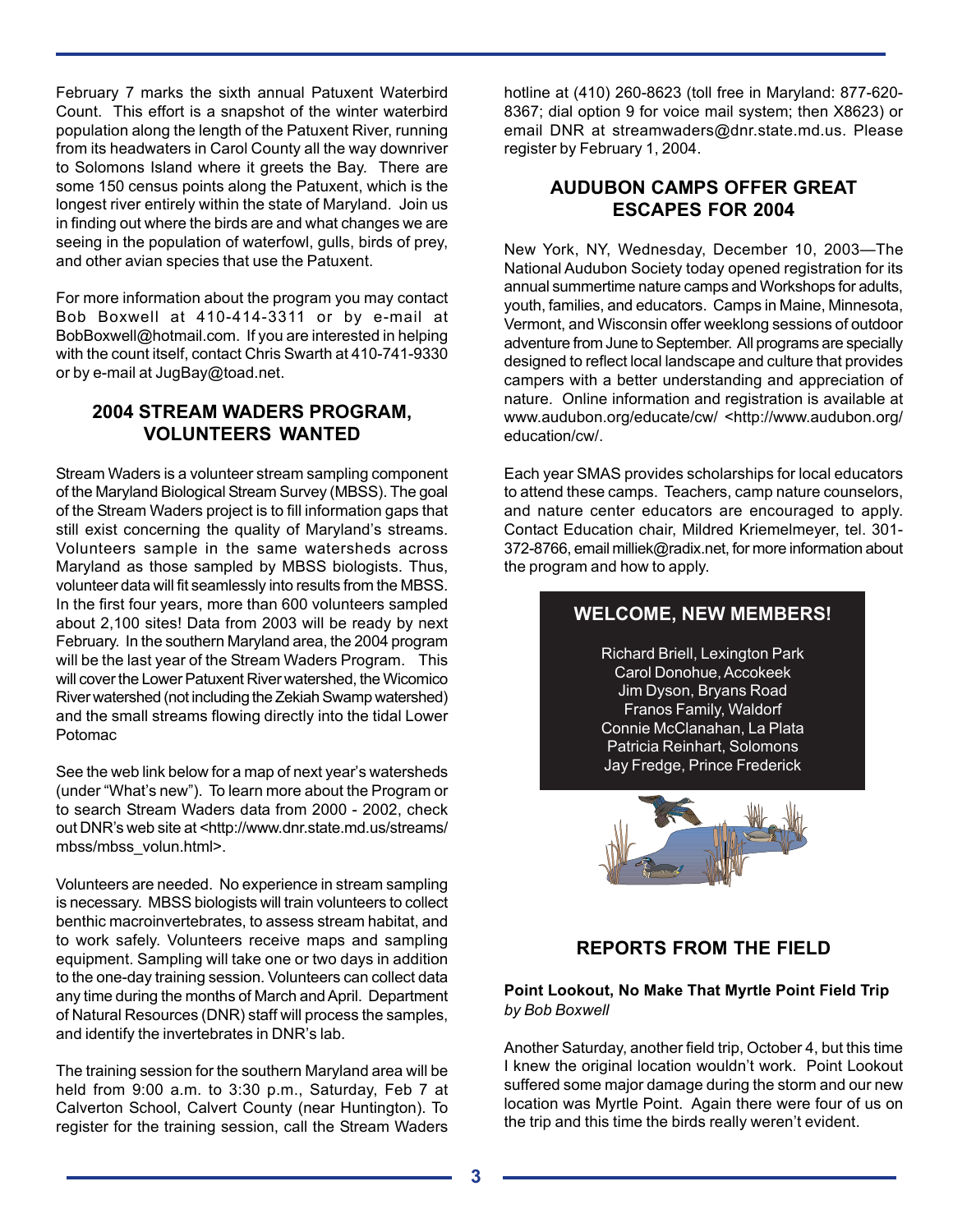We started in the parking lot with a repeated call, which was familiar but not registering, but it responded to my pishing and turned out to be a Brown Thrasher that rewarded us with good views. Not much else cooperated. Cardinals, chickadees, and wrens called and scolded. A mob of crows was working over some poor bird of prey (perhaps the redshoulder we heard earlier) when Matt spotted a Bald Eagle fairly high up. A minute or so later Warren found a sharpie overhead. I managed to get a nice view as she flew by, including a good look at the nicely squared tail.

With the aerial show over we headed off onto the Deep Woods Trail. The damage back here was not great, with leaves and branches but very few large trees down. We finally ran into a spot of activity with a mixed feeding flock. Once again there was nothing to brag about, mostly cardinals and chickadees. We continued on to the next leg of the perimeter trail, turning onto Kingfisher Trail. And as luck would have it, we found the namesake flying across Kingfisher Pond. A Solitary Sandpiper occupied the beach that separates the pond from the river.

We tried to continue the perimeter by taking the Wet Socks Trail, but finally turned back when a combination a downed trees, greenbrier, and water made the trail untenable. So we headed back to the cars and did our tally. We came up with 26 species and added another (Rock Dove) as we lingered talking afterwards.

After the trip a group of students from St. Mary's College joined me for a beach cleanup. Although the emphasis was on the many bags of recyclables and trash we collected, I managed to add a couple more species including a Great Egret. Not a bad day at all. Nearly 30 species on a less than auspicious morning, met a group of nice young people, who fed me lunch. Who says volunteering is a thankless job anyway?

#### **Camp Merrick,** October 18, *by Jean Artes*

Thank God, rain did not plague our trip to this wonderful new site! (Four rainy trips to Smallwood; I'm beginning to get a little paranoid.) Sixteen of us walked about a mile and a half to cover just a part of the trails that wind around swamps and through woods and sport two observation decks. We began at the cars where Blue Jays were doing aerobatic things they do at this time of year and then headed to the river to see a lone Double-crested Cormorant, a couple of Ring-billed Gulls and not much else. It picked up at the first observation deck with plenty of Wood Ducks, Redwinged Blackbirds, Yellow-rumped Warblers and a Cowbird.

#### **FOSTER PARENTS NEEDED**

*The gift of an osprey adoption becomes part of a special fund for the support of osprey research and raptor conservation projects in Southern Maryland. The foster parent receives:*

- 1) A certificate of adoption of an osprey fledgling banded with a numbered U.S. Fish and Wildlife Service leg band. The certificate gives the location and date the osprey was banded.
- 2) Information on osprey ecology and migration patterns, a 5"x7" photo of a fledgling and information that Steve receives on the whereabouts or fate of the bird.
	- Interested? Here's how to become an Osprey parent. Send \$10.00, with the form, for each fledgling to be adopted to:

## **Southern Maryland Audubon Society P.O. Box 181 Bryan's Road, Maryland 20616**

| <b>ADOPT AN OSPREY</b>                        |  |  |  |  |  |
|-----------------------------------------------|--|--|--|--|--|
| Name: <b>Name</b>                             |  |  |  |  |  |
| Address:                                      |  |  |  |  |  |
|                                               |  |  |  |  |  |
| <b>Amount Enclosed:</b>                       |  |  |  |  |  |
|                                               |  |  |  |  |  |
| You can choose to either adopt an Osprey from |  |  |  |  |  |
| Potomac River<br><b>Patuxent River</b>        |  |  |  |  |  |

(Continued on page 5)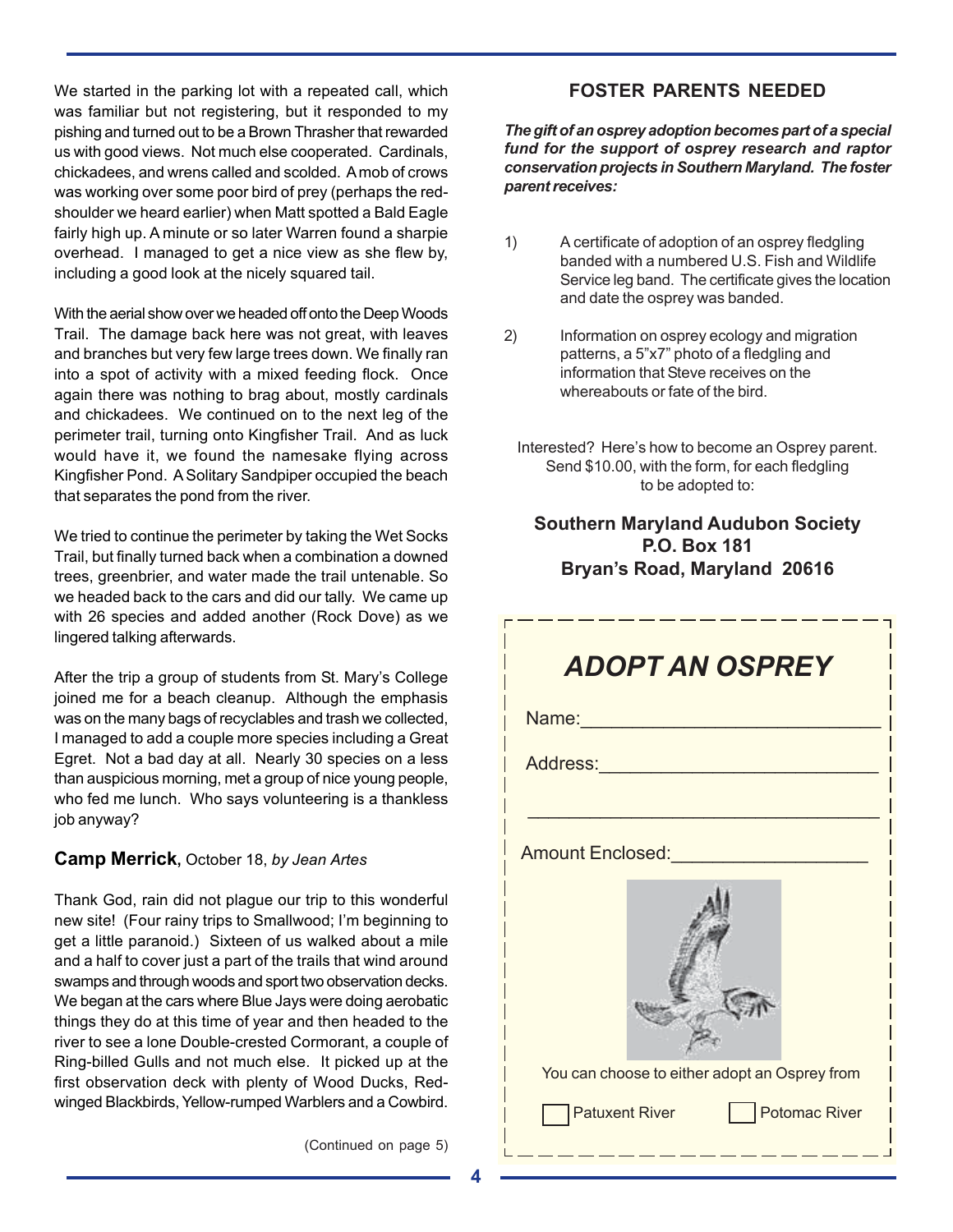After most of the group had passed a grove of pine trees, the sharp ears of Gwen Brewer/George Jett caught the sound of a Red-breasted Nuthatch. (I hope they will stay around this year.) The group proceeded to tally up a Redshouldered Hawk, Cooper's Hawk, Bald Eagle, Turkey and Black Vultures, Phoebe; Red-bellied, Downy, Hairy, and Pileated Woodpeckers; Northern Flickers, Belted Kingfisher, Cedar Waxwings, House Finch, Eastern Towhee, Goldencrowned and Ruby-crowned Kinglets, Eastern Bluebird, American Robin, Herring Gull, a flyover by a Greater Yellowlegs, and more to total 40 species.

Camp Merrick is a rich place with miles of trails which Robert Rainey, who runs the camp, is working hard to get cleared of Isabel's damage. I, for one, hope we can do another trip there during the spring. Many thanks to Cora Fulton and Carmen Anderson for bringing the great tasting breads!

P.S. According to his e-mail George Jett also had a Yellowbilled Cuckoo I didn't have.

#### **Piscataway National Park and Hard Bargain Farm,** November 1, *by Cora Fulton*

The weather was absolutely gorgeous and the Potomac River calm for this field trip. A group of 12 gathered about 9:00 a.m. We meandered along the board walk overlooking the river and cove (with good view of Mount Vernon). We tallied Gadwall, Pintail, Mallard, Ring-necked Duck, Piedbilled Grebe, Double-crested Cormorant, American Coot, Ring-billed Gull, Laughing Gull, Great Black-backed Gull, and four Bald Eagles.

We saw no warblers on the woodland trails, but there were Ruby-crowned and Golden-crowned Kinglets. We also saw Savannah, Song, and White-throated Sparrows, American Robin, Northern Mockingbird, Northern Cardinal, and Carolina Chickadee. All in all, we tallied 43 species.

We all enjoyed the bread provided by Arlene Bee. We thank Gwen Brewer and Shirley Wood for their "eagle" eyes, and Gwen for her "bionic" ears.

#### **NEW OR RENEWAL MEMBERSHIP APPLICATION** ○○○○○○○○○○○○○○○○○○○○○○○○○○○○○○○○○○○○○○○○○○○○○ ○○○○○○○○○○○○○○○○○○○○○○○

- $\Box$  Please enroll me as a member of the Audubon Family and the Southern Maryland Audubon Society. I will receive the chapter newsletter, *The Osprey*, and all my dues will support environmental efforts in Southern Maryland. **Make check payable to Southern Maryland Audubon Society.**
- $\Box$  Please enroll me as a member of the National Audubon Society and the local chapter, the Southern Maryland Audubon Society, at the Introductory Offer.I will receive the *Audubon* magazine, the chapter newsletter, *The Osprey*, and support National and local environmental causes. **Make check payable to National Audubon Society.**
- **Please renew** my membership in the National Audubon Society and the local chapter, the Southern Maryland Audubon Society. **Make check payable to National Audubon Society.**

| Name                            |              |     | <b>Mail to: Southern Maryland Society</b><br><b>Attn: Membership</b><br>P.O.Box 181<br><b>Bryans Road, MD 20616</b> |      |
|---------------------------------|--------------|-----|---------------------------------------------------------------------------------------------------------------------|------|
| Address                         |              |     |                                                                                                                     |      |
| City<br><b>Chapter-OnlyDues</b> | State        | Zip | <b>National Dues</b>                                                                                                |      |
| (new/renewal)                   |              |     | Introductory Offer - 1 year                                                                                         | \$20 |
| Individual/Family               | \$20         |     | Introductory Offer – 2 year                                                                                         | \$30 |
| Senior/Student                  | \$15         |     | Senior/Student                                                                                                      | \$15 |
| <b>Optional Donation</b>        | $\mathbb{S}$ |     | <b>Renewal Rate</b>                                                                                                 | \$35 |